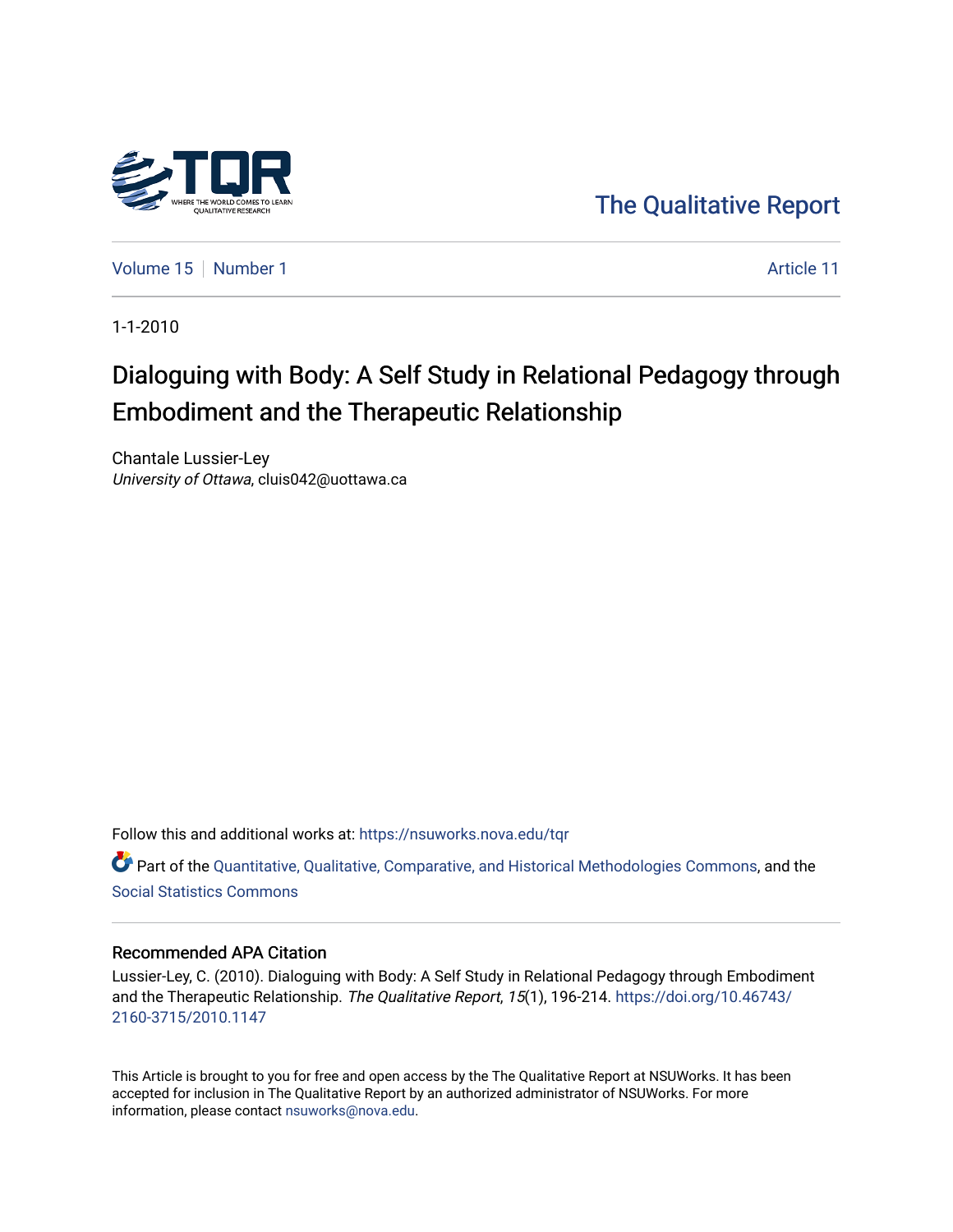# **Qualitative Research Graduate Certificate** Indulge in Culture Exclusively Online . 18 Credits **LEARN MORE**

### Dialoguing with Body: A Self Study in Relational Pedagogy through Embodiment and the Therapeutic Relationship

#### Abstract

This article emerges from a self-study (Baird, 2004; Bergum, 2003; Grumet, 1990; Ham & Kane, 2004; Kitchen, 2005a, 2005b; Loughran, 2004) conducted as a requirement for a doctoral class at the University of Ottawa in the Faculty of Education. In this study, I reflected on my embodied experiences and the role of the body in my consulting practice in sport and performance psychology with athletes and dancers. Inspired by the work of Chehayl (2006), I engaged in a narrative analysis (Sands, 2002; Sparkes, 2002) of my own emerging autobiographic tale, and actively worked towards re-storying my body through a multi voiced dialogue between various "bodies" at play, both mine and those I interacted with. In light of my own personal experiences, combined with my growing understanding of the philosophy of the flesh (Lakoff & Johnson, 1999) and notions of embodiment in the therapeutic relationship, this study aimed to examine a) how I experienced my body in different domains of daily practice, b) what meaning I derived from these embodied experiences, c) what tensions, congruencies, and divergences existed within my embodied experiences, and d) what implications emerged relating to my consulting practice. Emerging from this self-study is the importance of learning to trust feel, learning to let go, and learning that I/matter. An embodied perspective appears to be an important part of a relational pedagogy and has the potential to facilitate healthy therapeutic relationships when integrated into a reflective, consulting, educational practice.

#### Keywords

Embodiment, Body, Feel, Relational Pedagogy, Therapeutic Relationship, and Self-study

#### Creative Commons License



This work is licensed under a [Creative Commons Attribution-Noncommercial-Share Alike 4.0 License](https://creativecommons.org/licenses/by-nc-sa/4.0/).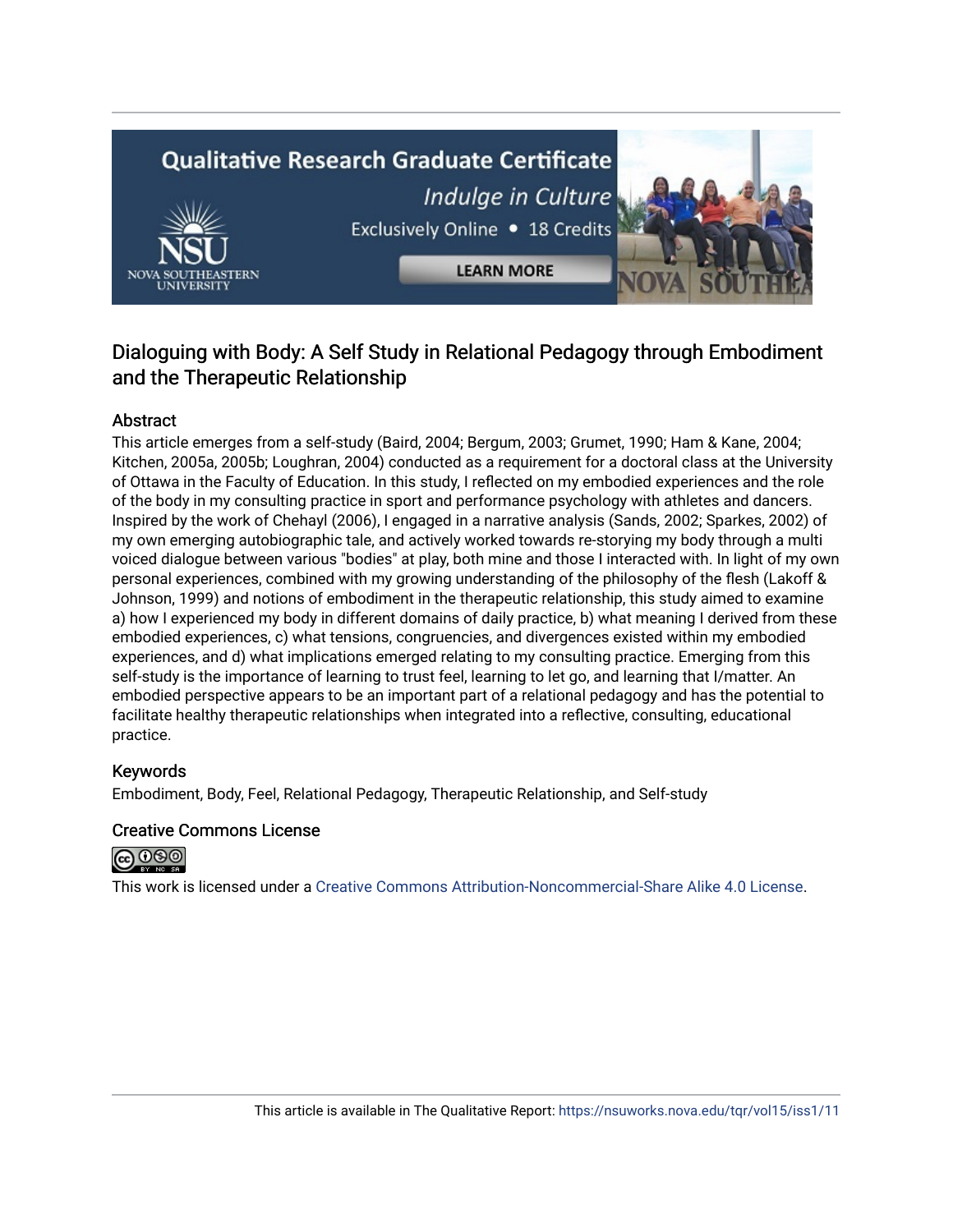## **Dialoguing with Body: A Self Study in Relational Pedagogy through Embodiment and the Therapeutic Relationship**

Chantale Lussier-Ley University of Ottawa, Ottawa, Canada

*This article emerges from a self-study (Baird, 2004; Bergum, 2003; Grumet, 1990; Ham & Kane, 2004; Kitchen, 2005a, 2005b; Loughran, 2004) conducted as a requirement for a doctoral class at the University of Ottawa in the Faculty of Education. In this study, I reflected on my embodied experiences and the role of the body in my consulting practice in sport and performance psychology with athletes and dancers. Inspired by the work of Chehayl (2006), I engaged in a narrative analysis (Sands, 2002; Sparkes, 2002) of my own emerging autobiographic tale, and actively worked towards re-storying my body through a multi voiced dialogue between various "bodies" at play, both mine and those I interacted with. In light of my own personal experiences, combined with my growing understanding of the philosophy of the flesh (Lakoff & Johnson, 1999) and notions of embodiment in the therapeutic relationship, this study aimed to examine a) how I experienced my body in different domains of daily practice, b) what meaning I derived from these embodied experiences, c) what tensions, congruencies, and divergences existed within my embodied experiences, and d) what implications emerged relating to my consulting practice. Emerging from this self-study is the importance of learning to trust feel, learning to let go, and learning that I/matter. An embodied perspective appears to be an important part of a relational pedagogy and has the potential to facilitate healthy therapeutic relationships when integrated into a reflective, consulting, educational practice. Key Words: Embodiment, Body, Feel, Relational Pedagogy, Therapeutic Relationship, and Self-study* 

#### **Introduction**

"Talk to me" I asked my body. "I am finally listening" "Dance me this moment" Body replied.

I smiled to myself knowing that perhaps now I finally could. Little did I realize however, that the dance, the moment, this very conversation would take so long to begin unfolding. Like a ballet in multiple acts, or a symphony in three movements, I would experience shifts in my embodied experiences throughout the rest of the academic year. Never however, could I have expected that carrying out a self-study one particular spring, paying attention to me and my body's shared experiences in this world could be so revealing and ultimately so freeing.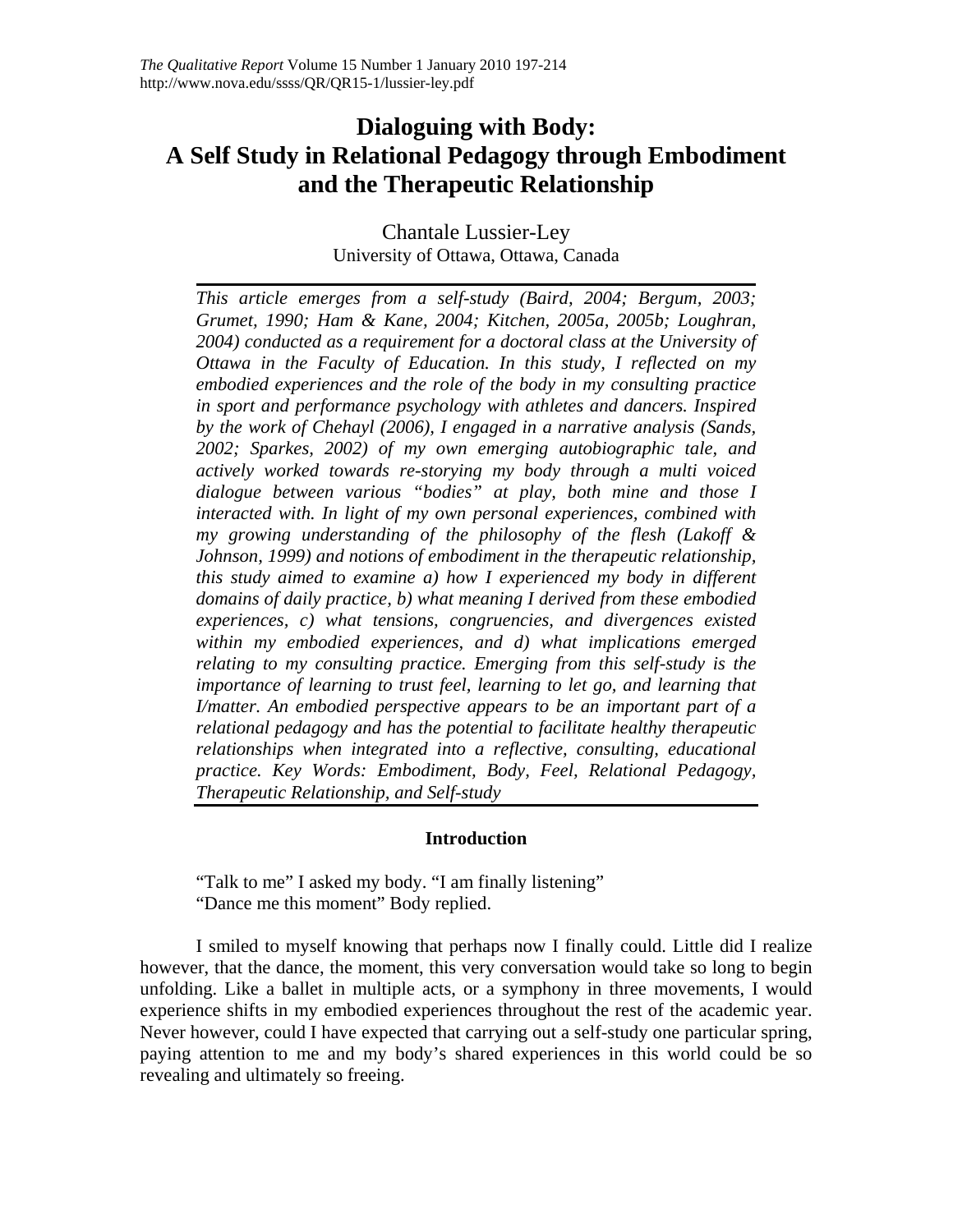Because the body is a barometer of truth, the body cannot, logically speaking, lie. Or, put differently, when bodies do lie, they give themselves away. (Mullen & Cancienne, 2003, p. 165)

 While taking a spring class as part of my doctoral studies at the University of Ottawa in the faculty of education, I had the opportunity to engage in a self study (Baird, 2004; Bergum, 2003; Grumet, 1990; Ham & Kane, 2004; Kitchen, 2005a, 2005b; Loughran, 2004). I embraced this opportunity to reflect on my embodied experiences and the role of the body in my consulting practice in sport and performance psychology with athletes and dancers.

It was a simple enough statement made at the end of class: To know where you're going, you ought to know where you've been. (Chehayl, 2006, p. 105)

We need to see and hear our doings as teachers harbored within the pedagogical presence of our beings... Embodiment, the lived reality of who teachers are, is what opens the possibility of relation between teacher and student… (Bergum, 2003, p. 122)

 As a performance psychology consultant, the same rings true. As such, what follows is a collage of narratives, the inner dialogue that ensued, combined with the numerous voices of people I have engaged with in one way or another, be it in person, via e-mail, or through academic published literature, allowing me to gradually "fall back" into my body, thereby re-membering myself whole.

…qualitative interpretation is supported by an 'alternative epistemology' that seeks 'not truth claims' but different meanings… staging voices that belong to the individual student and the collective; and providing openended interpretations of the dialogues. (Mullen & Cancienne, 2003, p. 161)

*The first thing I remember feeling*, I wrote in my journal during the course of this self study, *is embarrassed and apologetic. I felt inside like I needed to apologize for so many things about my body…* 

 As a professionally trained ballet dancer and teacher, I have always been interested in the body in motion. Yet my own performing career would prove to be relatively short lived due to a back injury resulting from a car accident. I went back to dance, though never quite the same, having lost my confidence somewhere along the way. However the real injury results from the heavy burden I carry with me everyday in the form of body image and weight issues, the more or less invisible scars that have afflicted my body, mind, and spirit for most of my life since adolescence.

In the all too real world of dance, and especially ballet, weight is no laughing matter… There are, in fact, few other professions – only fashion,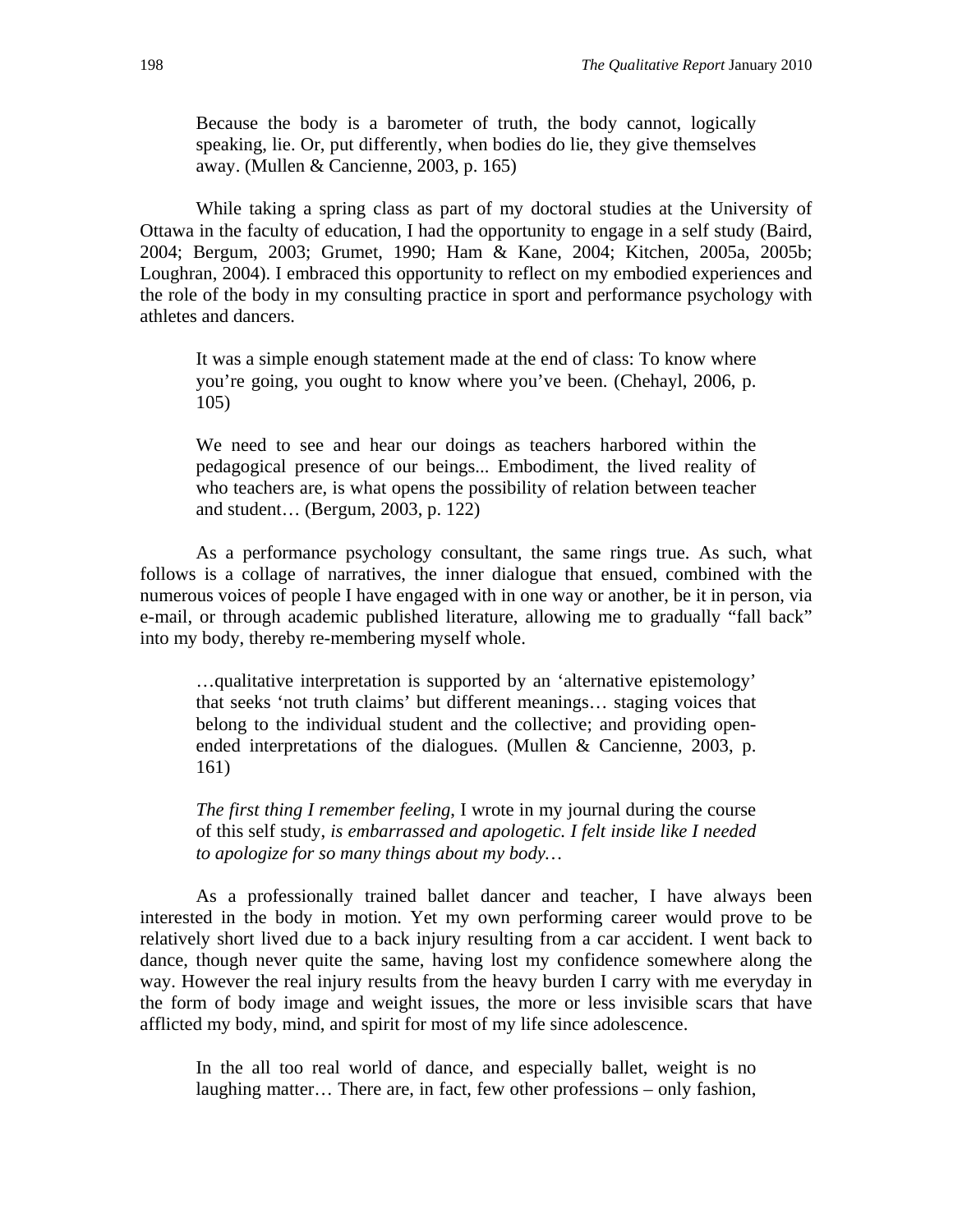entertainment and some sports come readily to mind – where pounds, or a lack thereof, can be determinants of success. (Looseleaf, 2007, para. 1 & 2)

 These scars have led to cycles of obsessive exercising, disordered eating, yoyo dieting, and an overall disconnect between the way I experience my mind and body, trying to rule with one, while making an enemy of the other. In recent years, I pursued an honors degree in psychology with a minor in kinesiology, exploring the role of performing enhancement workshops on the self-esteem, self-efficacy, and coping skills of pre-professional ballet dancers.

For quite a while, my past experiences haunted me; I fought the ghosts and demons of my memory. Every paper I wrote for my classes extolled the crimes of the institutionalized system… (Chehayl, 2006, p. 109)

 By the time I began graduate studies in kinesiology specializing in sport and performance psychology, I retired from a life of teaching and performing in dance, and dedicated myself full time to academic endeavors. My research pertained to the role of feel in the creative process of dancers. Having been a mover all my life, I now ironically lived safely within the narrow confines of my head and explored that which I sought for myself, strictly intellectually.

Long ago, Dewey (1934) argued against the use of dualisms for organizing education and the workforce but lost against powerful political forces. American curriculum theorists… propose that the artificial separation of mind and body, male and female, and thought and feelings has since forged a schooling system that is mostly bifurcated and discriminatory. (Mullen & Cancienne, 2003, p. 157)

 The disconnect between mind and body was thus completely severed. I gained 40 pounds over the course of a two year masters, began to experience disabling cycles of PMS alongside of irregular periods, and painful undiagnosed digestive episodes. I intellectually understood that I probably carried with me the all too many losses, stresses, and traumas experienced earlier in my life. It was also clear that my body was desperately trying to speak to me, but it took some time for me to be ready to truly listen.

*I remember my mind starting to reflect on this… making links to my car accidents, disordered eating, yoyo dieting, obsessive exercising, overtraining, over stretching, and even to the abuse I experienced at the hand of an ex-boyfriend. I remember making links to my mother, who abuses her own body so often, disrespecting her own Self in the process, time and time again; anorexia, alcoholism, sleep and food deprivation, suicide attempt, cutting herself. I see a pattern. Thoughts then took me to my aunt whose actions took the form of the ultimate self-inflicted body abuse when she drained her own life from her Self. Suicide. I see the*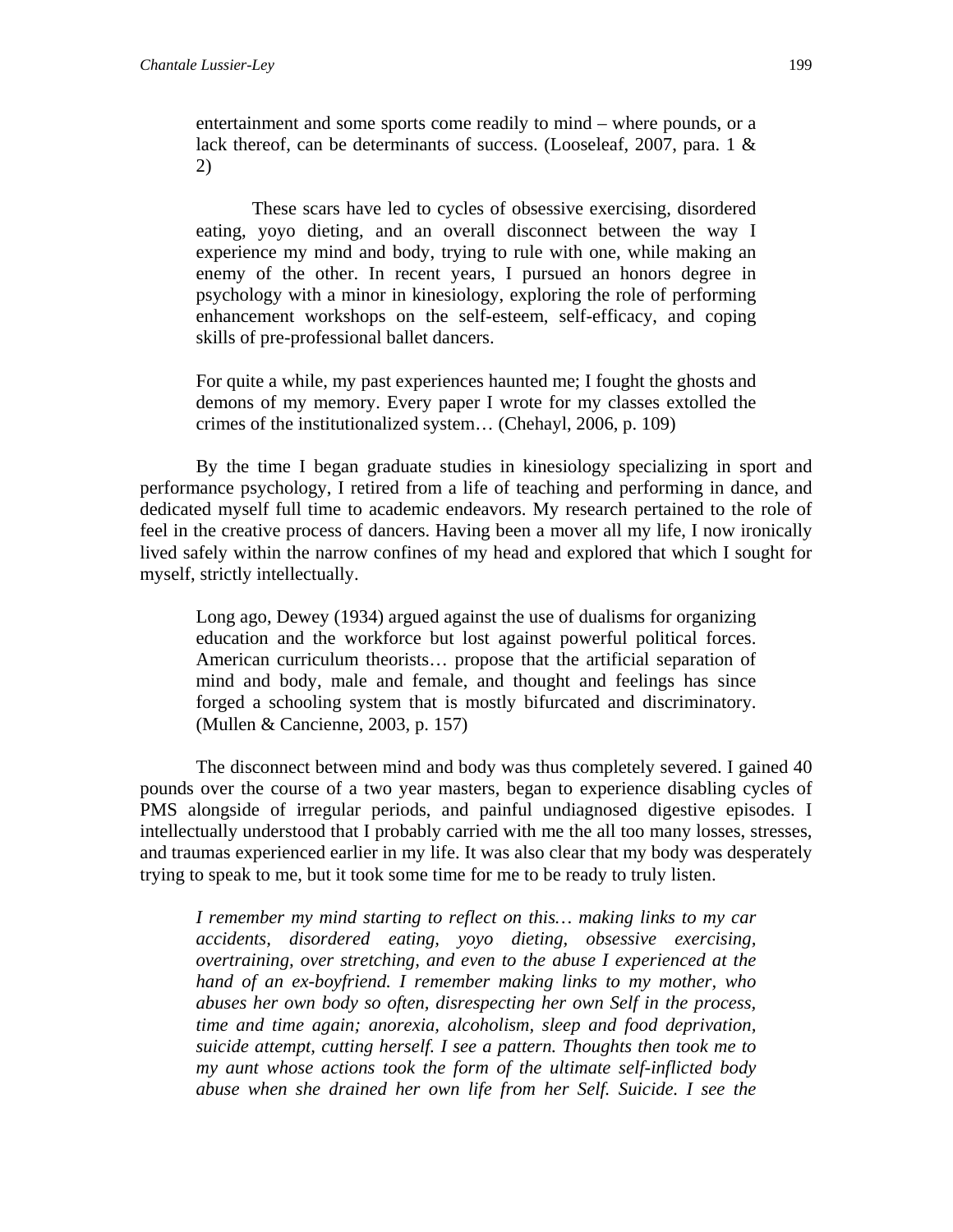*pattern. I now think of all the somatic "symptoms" I have, and have experienced since my adolescence; hormonal imbalances, emotional rollercoaster, PMS, depression, low blood sugar, IBS, etc… and wonder how much of it is my body trying to talk to me, and me not listening. I see a pattern. I have not been shown or taught how to self care, and how to make friends with my body. I have not been modeled how to experience from the body, but rather have been taught to conquer it all with reason, the mind, and logic:* 

"Why do you keep doing this to me?" Body asked me one day

"I don't know… If I knew that, maybe I could finally stop and treat you right, with care and respect."

"I deserve nothing less from you" Body said

"I know… it's just that… I forget"

"You forget what?" my Body asked of me

"I forget that you matter… that I matter, that I am Matter"

"Yes, you do. And yes, you are" She replied…

 Emerging in the findings of my masters' work (Lussier-Ley, 2006) was the role of *feel*, from a physical embodied perspective, in the creative process of modern dancers. Through the participating dancers' experiences, I was able to begin re-framing my own. Yet it would take some time: time to read, reflect, move, and share. In the past year, I have returned to the dance classroom and have begun the journey back into my body. But I did not return to ballet, a love of which I still hold, but instead favored Flamenco for its intensely passionate rhythms, its maturity of movement, quality, musicality, and fierce sensuality. Flamenco after all embraces woman, as voluptuous woman, something ballet rarely allowed. Hips and bosoms welcomed as integral parts of the movement, while agility, strength, fluidity and presence allowed me to finally be who I am, no more yet no less, within the dance.

*Deep down inside, I keep longing to dance. Both physically and metaphorically, I want to dance for all my life, throughout my life. I want to twirl and float, sway my hips, and stamp my feet. I want to clap my hands, throw my head back, and shake, rattle, and roll these bits of mine we collectively call the body… Today, I took a flamenco dance class, and I have learned this: When we re-member ourselves, it is like waking up to find out that everyday is Christmas. The gift is meant to be celebrated. Celebrate Life. Dance.*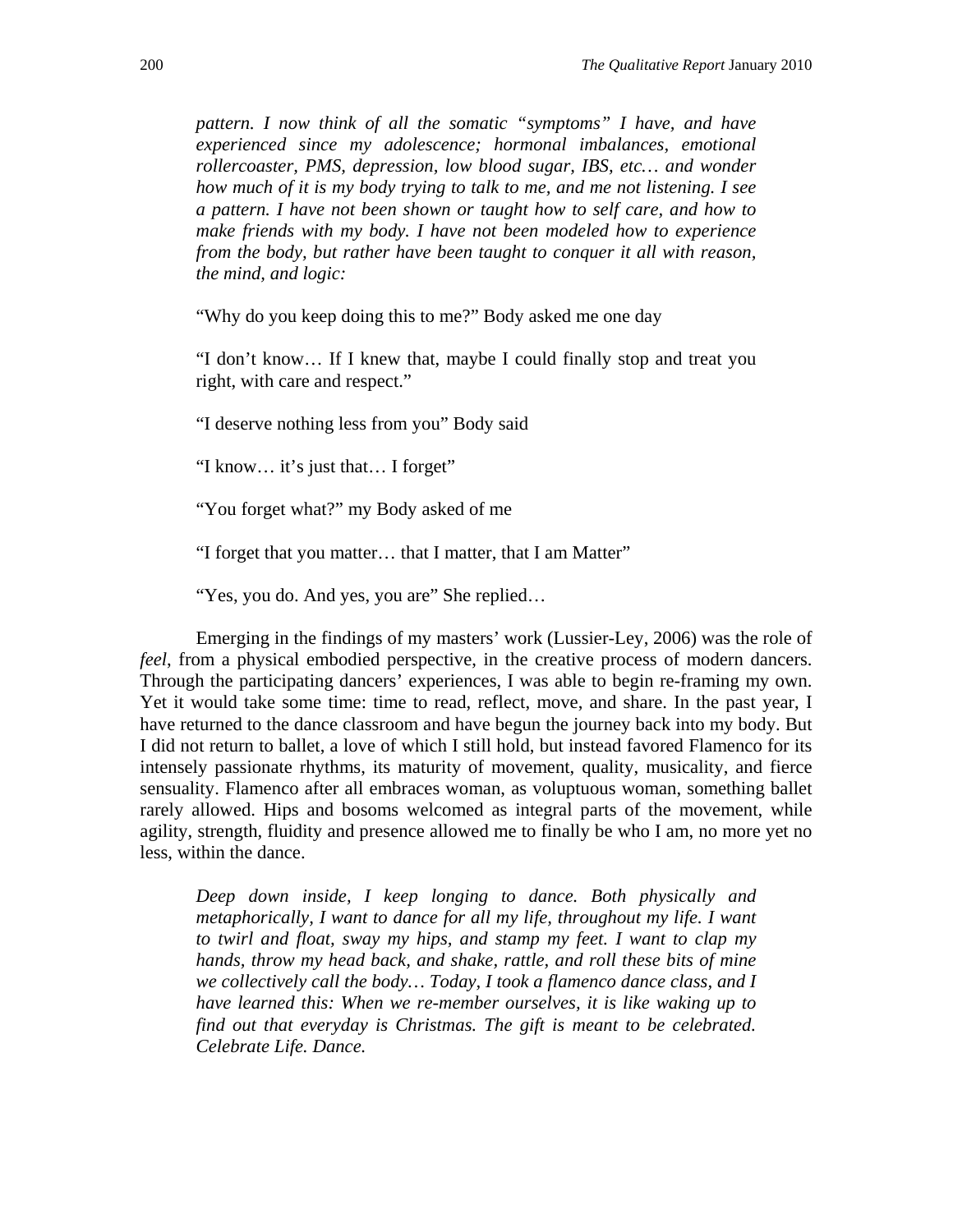Yet, for all these glorious moments, the feeling wasn't sticking, wasn't staying with me for more than a few hours, or at best, a few days. Sooner or later, I would find myself feeling captive to my own fears, sorrow, and unexplained sense of anxiety and worthlessness. I had to commit and engage myself fully in this embodied dialogue:

"Why did I get so fat?" I now asked my body.

"You're not fat. I only got big enough for you to see your pain. Some people simply do the opposite with theirs." Deep inside, I know this is true.

"So tell me something… How much pain are you holding onto right now?" I asked

"How heavy do you FEEL?" She replied

"Like the weight of the world is resting on my chest, shortening my breath, or on my upper back, between my shoulder blades, making me slouch under the extra burden"

"So why do you make me carry it?" Body simply inquired

"Carry what?"

"The pain"

"I don't know. I didn't realize that I was, I guess. I've suspected though… How do I stop imposing on you like this?"

"Well, to begin, start paying attention. Engage yourself in this world, use your entire Being to be, here, present. And see how that FEELS"

"But that doesn't rid us of problems does it, doesn't make the load any lighter, does it?"

"Not yet, but perhaps in time you will not NEED this pain in your life to teach you" Body wisely suggested…

There is such a thing as emotional rubbish; it is produced in the factories of the mind. It consists of pain that has long passed and is no longer useful. It consists of precautions that were important in the past, but that serve no purpose in the present. The warrior has memories too, but he learns how to separate the useful from the unnecessary; he disposes of his emotional rubbish. A companion says: "But that's part of my history. Why should I jettison feelings that marked my very existence?" The warrior smiles, but he does not try to feel things that he no longer feels. He is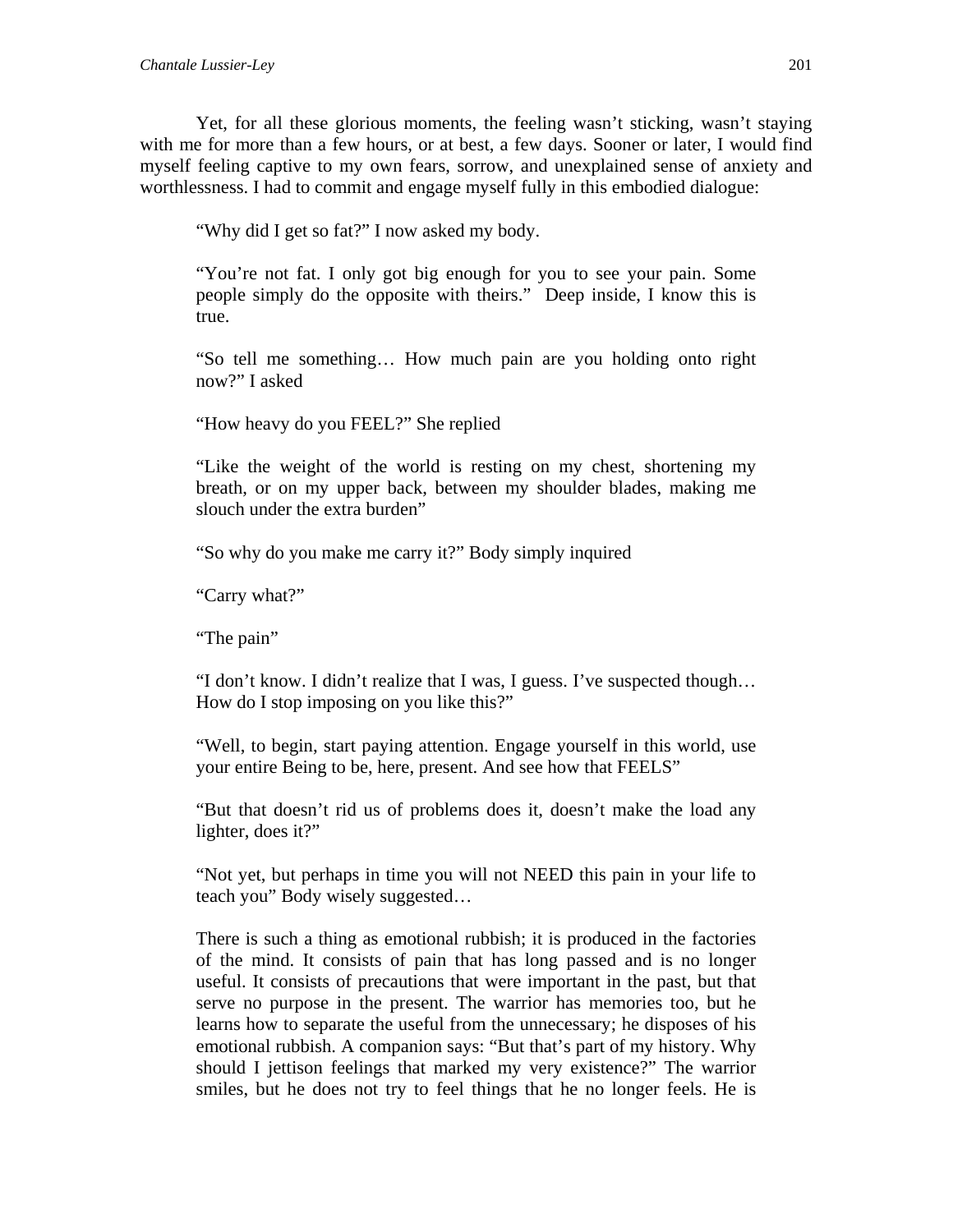changing and he wants his feeling to keep pace with him. (Coelho, 2003, p. 121)

 In the past year, I have begun speaking with colleagues about their work and personal experiences and in the process have been able to explore, reflect, and share mine. What a gift this has been. This has led me down the path of embodiment; a holistic, interdisciplinary philosophy and slice of literature dedicated to exploring what it means to be human, in mind and body. A paper written in collaboration with a colleague (Coleman & Lussier-Ley, 2006) proved to be a key catalyst for me towards beginning this exploration.

I found myself in a world of kindred spirits. I sat quietly in the company of people who had learned to dance with a graceful movement I both envied and admired. They were working with compassion and caring, dancing fluidly between the letter of the law. (Chehayl, 2006, p. 109)

 The writing of this paper, along with my emerging understanding of self study methodologies, now provided me with the precious gift of time and support towards carrying on this path, systematically exploring where and how my embodied experiences evolved and how they shaped the way in which I practice sport psychology with dancers. As my research interests now pertain to creativity, aesthetics, embodiment, and experiential learning in arts and physical education, putting in the time and reflection towards situating myself as human, mover, body, and practitioner, seemed both an important and necessary step toward my doctoral research work, and a sound, ethical, professional consulting practice.

Some people struggle to get fully into their bodies. (Joannides, as cited in Brody, 2007)

The possibility of being comfortable in my own skin sent a tingly sensation right through me. (Beck, 2007, p. 178)

 I therefore paid attention, stopped and listened long enough to finally begin hearing my self clearly. I stopped being so afraid of what I might find out and was willing to attempt suspending judgment of not only my answers, but even my very need for asking the questions;

"I want to know where this sorrow comes from. This low lying pain I so often feel in the bottom of my gut, like I swallowed a rock that now just sits there, weighing me down. It's like one was set there long ago, and that since then, rocks, pebbles, and boulders alike have built up like a dam, blocking things… I can see it in my mind, this dam of rocks…"

"Makes you think of those HATE, MAD, HURT, and ANGRY rocks you and John talked about doesn't it?" Body remembered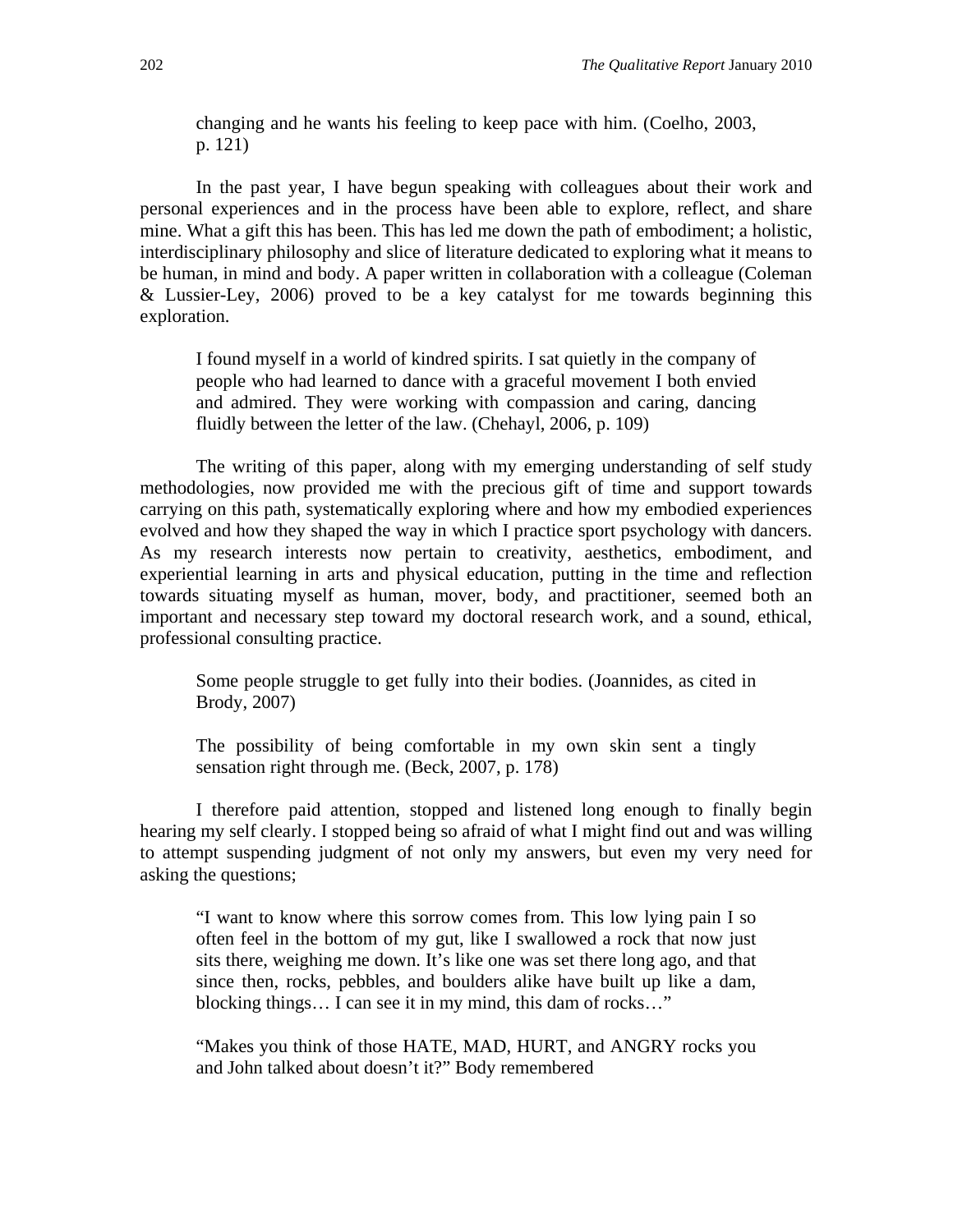"Yes!" I responded excitedly

"Well, follow the rocks then. And see where they lead you. I'll take you there, if you'd like..."

Bodies thus bear the marks of both conscious and unconscious processes. (Krieger, 2005, p. 351)

Emotions are the weather patterns of the body (Millman, 2007)

The embodied therapist and the embodied client enter the room. Two breathing systems interact, two motoric systems come into awareness of each other: a relationship begins in which non-verbal communication plays a very large part. (Boadella, 1997, p. 39)

 Turp (2000) tells us that "… bodymind unity implies that physical and verbal phenomena are simply coexisting facets of the one thinking, feeling, imagining embodied whole person" (p. 210). Embodiment is also described as a verb-like noun reflecting an abstract idea, process, and is adamant about viewing the body as actively engaged (Krieger, 2007. Embodiment can therefore be thought of as "a multilevel phenomenon, as it necessarily entails the interplay between bodies, components of bodies, and the world(s) in which the bodies live" (Krieger, 2007 p. 351).

"What is experienced is the blending of taste, touch, sight, smell, and hearing that is much more than the sum of its parts… Encouraging attention and development of all the senses, which is the wholeness of embodiment, is not just aesthetically pleasing but vital to developing ability in the quality of relations with others" (Bergum, 2003, p. 124)

 Summarizing these ideas, Krieger (2007) suggests that, from an epidemiology perspective, embodiment can best be understood in the following ways:

- a) as a construct, process, and reality, contingent upon bodily experience
- b) as a multi level phenomenon, integrating soma, psyche, and society, within historical and ecological context, and hence an antonym to disembodied genes, minds, and behaviors.
- c) as clue to life histories, hidden and revealed
- d) as reminder of entangled consequences of diverse forms of social inequality

 As Merleau-Ponty explained (as cited in Shaw, 2004) "it is through my body that I understand other people" (p. 14). It is thus of critical importance that we, educators and individuals in the helping professions such as counselors and consultants, become sensitive to the way we experience our own bodies, as well as those around us.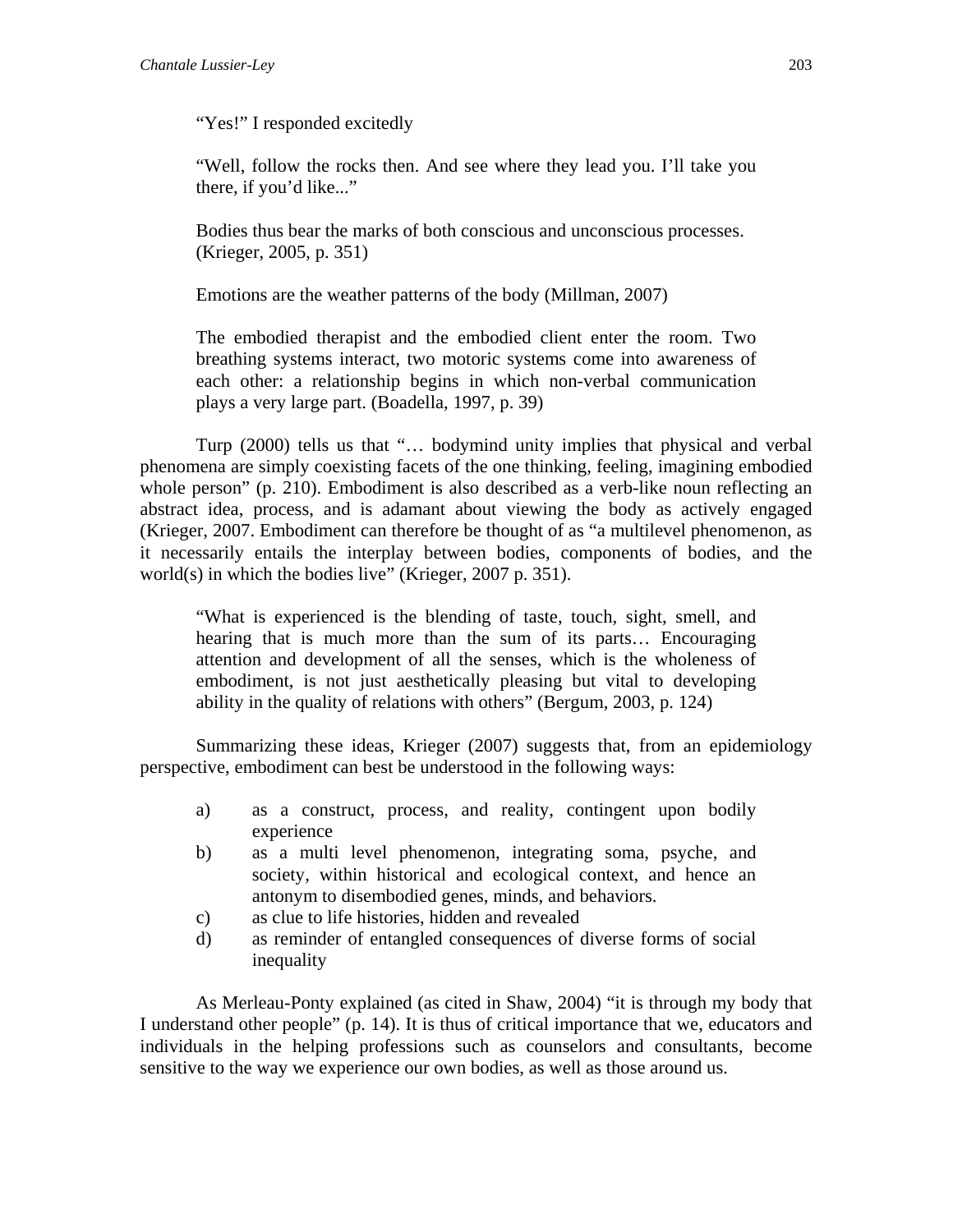As therapists we simply have nowhere else to be but in our bodies, and possess no other view of our work than that viewed through our bodies. We are embodied beings as well as embodied therapists. (Shaw, 2004, p. 17)

Curriculum as relationship alerts us to how we occupy shared, nonlinguistic space. The students perhaps intuited what feminist writers have known – that there is, within, untapped 'wisdom of the body'. (Mullen  $&$ Cancienne, 2003, p. 162)

I had to stop thinking only with my mind, and begin feeling my life again from the inside out. I had to move, and feel moved, and not resist feeling the fullness of experiences Life was offering me. And so I awoke, literally and metaphorically, to another day and another way of moving through my day.

*Today, we again got up early and this time ran/walked for 4K. This was again quite challenging but I feel good about the effort we put forth. Once home, I engaged in 25 minutes of yoga with a DVD I have, which I quite enjoy.* 

"Meet the resistance of your mind with the softness of your breath" *the DVD reminds me* 

*The contrast between such a high intensity activity followed by a slow, calm, focused activity was really enjoyable and made me particularly aware of my body, my state, and my self-in-space.* 

"Breathe as if expanding your breath into each cell of your body"

What Shaw (2004) and many others in the literature suggest, is that we understand much of our world, and therefore much of each other, in nonverbal, somatic ways. It is thus critical that we open ourselves to exploring these experiences within our own lives, as they inevitably impact the work we co-create with our clients:

… the client has a story to tell and the way it is told is crucial. But therapy also becomes part of the story, thus a co-constructed narrative evolves between therapist and client. As we must remember, we bring our own story to the therapy. This process, I argue, is an embodied one, and the feelings we experience at the somatic level are important in helping to build the co-created therapeutic narrative. (Shaw, 2004, p. 15)

Because values, interests, and habits are all embodied, the body is rarely a neutral site. (Mullen & Cancienne, 2003, p. 163)

Seeing how important this element of my life experience is to my consulting practices, it was the aim of this study to explore the ways in which my embodied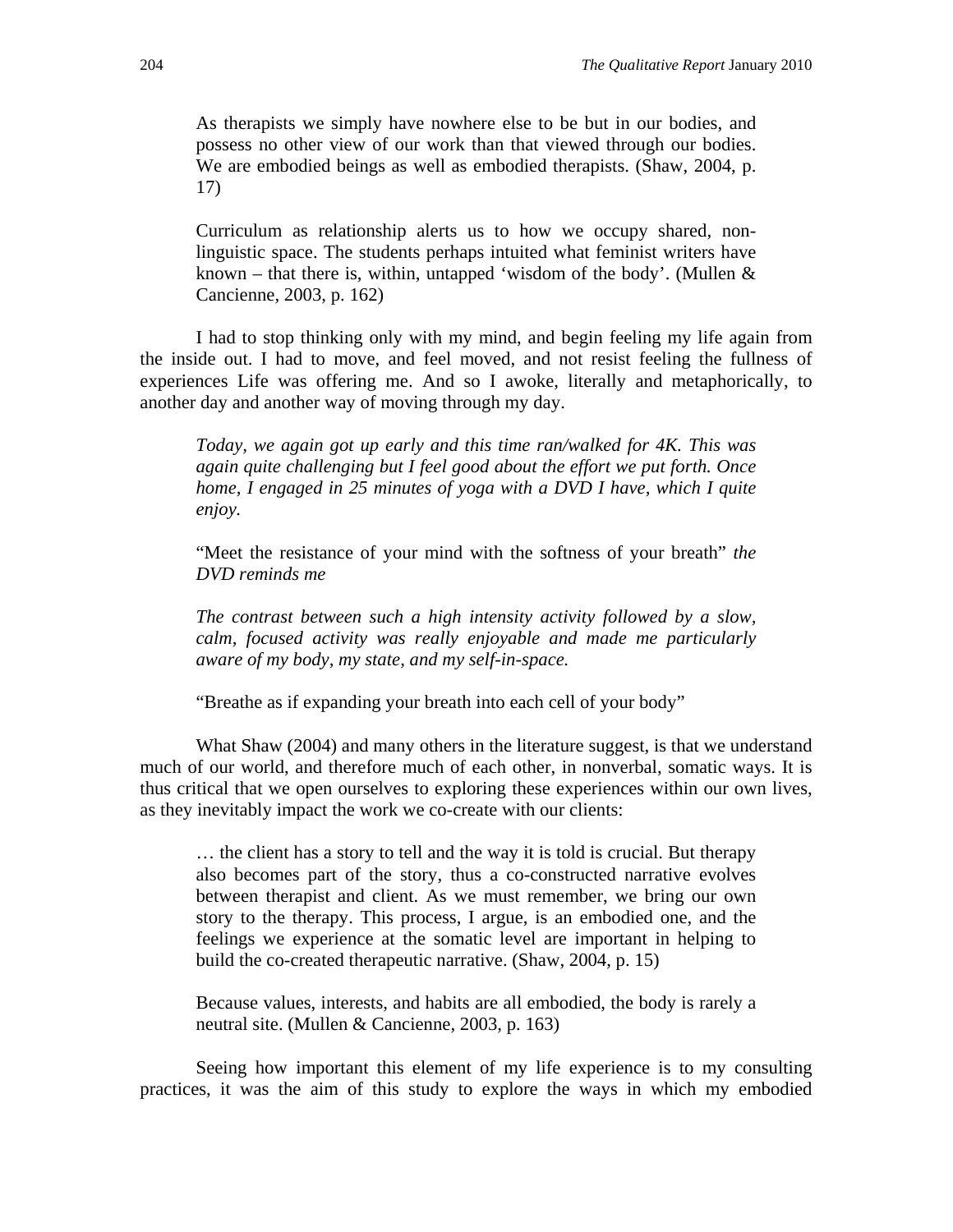experiences manifested themselves and to reflect on how these may have influenced the way I work with others in performance enhancement psychology delivery.

When your body, mind and soul are healthy and harmonious, you will bring health and harmony to those around you and health and harmony to the world - not by withdrawing from the world but by being a healthy living organ of the body of humanity. (Iyengar, 1989, p. 12)

"It's not about me, yet it's all me. We move in this world together, you and I, and we must learn to understand each other and harmonize ourselves to the world, and to our hopes, dreams, and actions as part of it." Body offered to me

"We were never really apart were we, from each other you and I, or from others, are we?"

"Of course not. We are all One, in the most profound way. How we feel, think, and move about this world reacts with everything else. So how you truly feel about yourself, therefore, impacts everything about who we are together in this life."

Only the psychology that has separated things which in reality belong together holds that scientists and philosophers think while poets and painters follow their feelings. In both, and to the extent in the degree in which they are of comparable rank, there is emotionalized thinking, and there are feelings whose substance consists of appreciated meanings or ideas. (Dewey, 1934, p. 76)

In light of my own personal experiences, combined with my growing understanding of the philosophy of the flesh (Lakoff & Johnson, 1999) and notions of embodiment in the therapeutic relationship, I set out to study my own embodied experiences in this world, all the while examining its implication on the ways in which I conducted my consultation practice. As such, my study aims were to examine a) how I experienced my body in different domains of daily practice (as student, researcher, dancer, and consultant), b) what meaning I derived from these embodied experiences, c) what tensions, congruencies, and divergences existed within my embodied experiences, and d) what implications emerged relating to my consulting practice.

The self-study approach is personal because of its emphasis on the self, narrative inquiry, and participant research, It is constructivist because it includes elements of unending inquiry, challenging of prejudice and convention, respect for experience, and personal construction of knowledge. And it is collaborative in that it stresses collaboration, community, social construction of knowledge, inclusiveness, and quality. (Baird, 2004)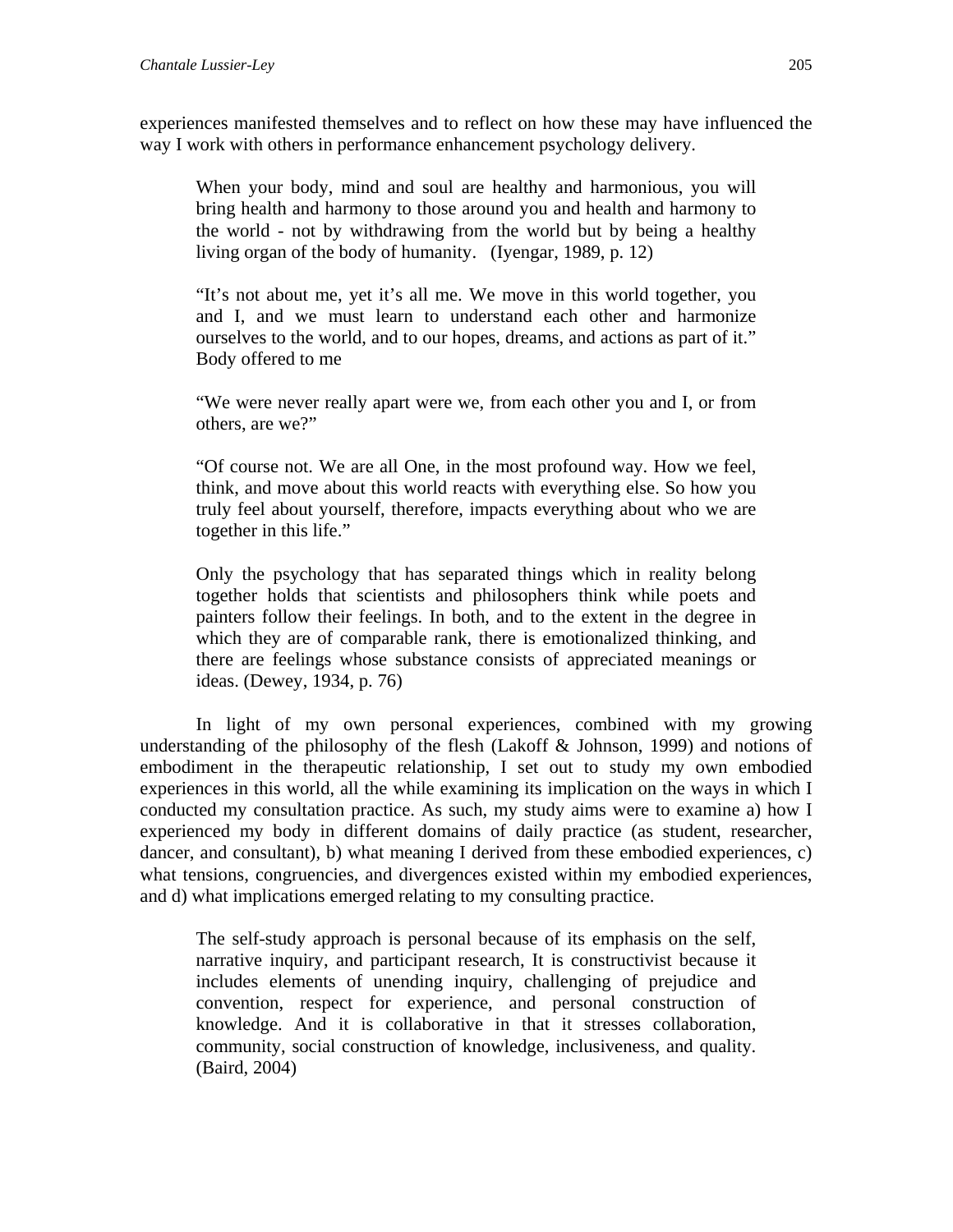Like autobiography, education implies our presence in the world. That which we perceive, note, remember, is also that which we learn. (Grumet, 1990, p. 323)

 For the sake of this study, I systematically engaged in data collection for one month. This qualitative study entailed regular movement practices (running, cycling, swimming, dancing, yoga, pilates, and weight training), free associative writing, a systematic, retrospective review of all consulting tools used in the past consulting season (field notes, journals, handouts, anonymous feedback forms), and a thorough literature review narrowing in on the embodied nature of the therapeutic relationship.

This relational approach… with its emphasis on enhancing professional practice through rigorous self-exploration within a community of learners, is situated within self-study in teacher education. (Kitchen, 2005b, p. 196)

*Proponents of self-study, along with other qualitative researchers, have long recognized the importance of examining our personal and professional experiences in order to become better teachers… (Kitchen, 2005a, p. 18)* 

As one always teaches the self, it is crucial that each teacher engage in a rigorous self-study process in order to develop greater self-awareness and a deeper understanding of education. (Kitchen, 2005a, p. 23)

Inspired by the work of Chehayl (2006), and her paper, *Currere in the margins of my dreams: A poem in many voices*, I engaged in a narrative analysis (Sands, 2002; Sparkes, 2002) of my own emerging autobiographic tale, and actively worked towards restorying my body through a multi voiced dialogue between various "bodies" at play, both mine and those I interacted with.

The validity and power of self-study as research therefore lies in large part not merely in the intimacy that the practitioner has with his/her practice, but in the special combination of perspectives that practitioner-researchers are able to bring to bear on the phenomenon of teaching: the intimate knowledge of the participant, and the self critical data collection and analysis abilities of the researcher. (Ham & Kane, 2004, p. 128)

 In addition to the anticipated data collection through movement practice, journaling, and reflection of professional practice, numerous unique opportunities presented themselves to actively embody this study including fasting and detoxing for a series of unpleasant hospital tests including a colonoscopy, and pleasant though body anxiety provoking events such as a couple of bachelorette parties, a girls' day at the spa, and an elegant, evening wedding. Together, these experiences provided me with rich opportunities to tune in, and see how I felt, what I thought, and how I wished to re-frame and respond to my body's language. I realized that I could actually better understand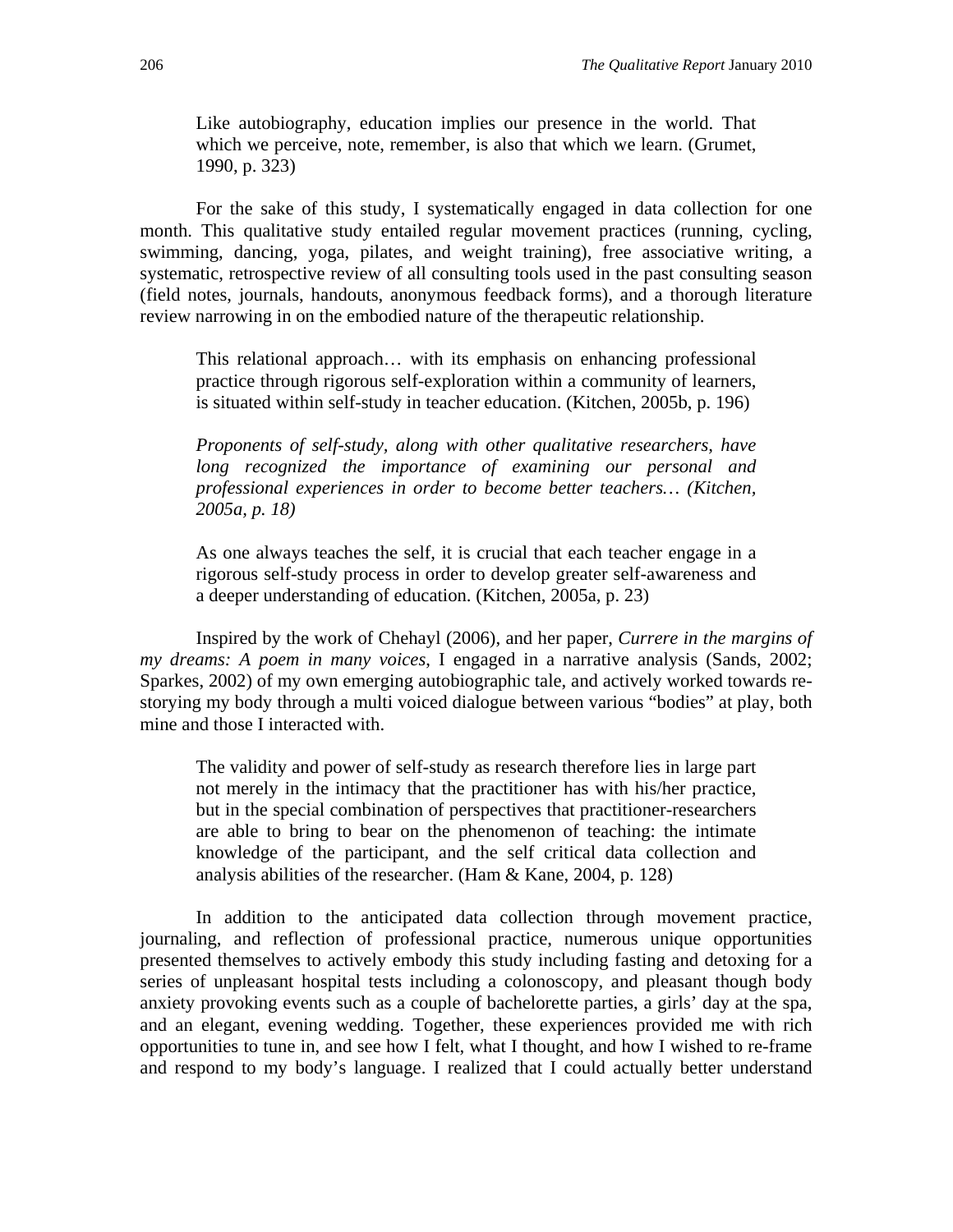what my body was trying to tell me, now slowly feeling more fluent in my own, personal and mysterious, body language.

#### **Story Number One: Learning to Trust Feel**

*My gut led the day, and as such, "we" legs, arms, hands, heart, and soul, followed suit. No choice in the matter, really, because we ARE matter, and One. Where my body called, I followed. Aside from these regular bathroom sprints, I tried to stay calm, and use as little energy as possible. As the day wore on, I found myself experiencing moments of intense physical hunger, lasting maybe an hour to an hour an a half at most. Then it would pass. The psychological hunger, this habit of "needing" or more likely "wanting" to eat was interestingly as challenging to get through as the physical symptoms of hunger. Head aches, dizziness, and low blood sugar trembling, were no harder to fight then were the lunch time, snack time, dinner time social cues we "ingest" all the time. What a lesson indeed! And though I moved very little that day, from an external perspective, I became profoundly aware of how much movement my body is in every moment of every day of my life; my heart beats, my blood flows, my neurons fire and my body digests, produces Life & energy, and expulses that which it does not need. Wow! What a gift I have. What power we "hold", or borrow while living in this Body at this Moment in time.* 

"Well, I still feel a lot of movement and activity in my gut. I still feel somewhat fragile, weak, and like my body is out of my control."

"And how does that feel?" Body invited me to notice

"Scary, vulnerable… probably a bit frustrating too."

"Why?"

"The first thoughts that popped into my head… I don't trust my body…. But why in the world wouldn't I? Where would that come from? Why should I not trust my body? It has served me incredibly well for thirtysome adventurous years already…"

"But why are you still trying to THINK about it? That's not the only source of information, and in this case, isn't even the right source of the MATTER"

"Right… I don't know"

"But I bet you, you feel it"

"Feel what?"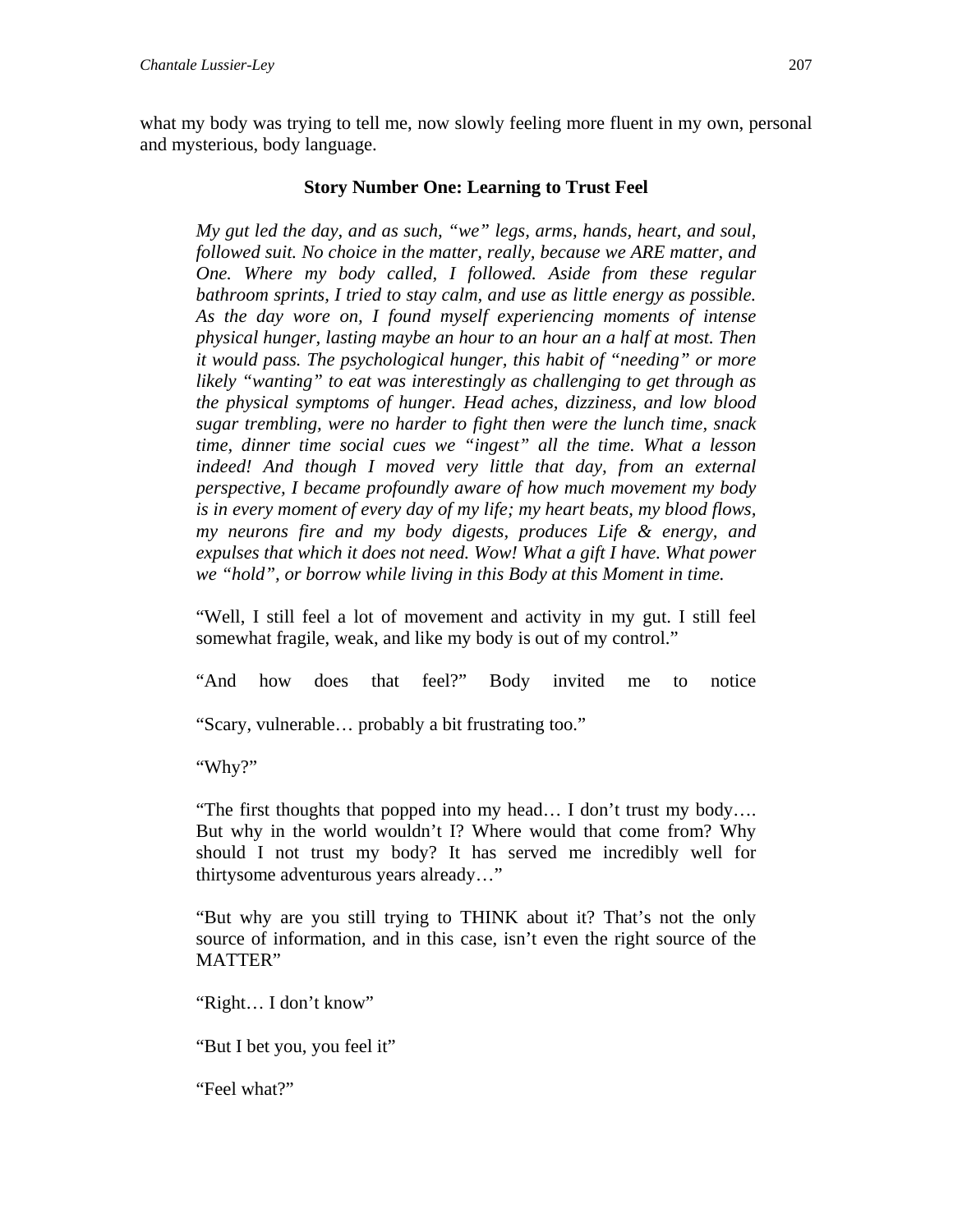"That moment when you stop trusting your own Self and experiences"

"Yes, I think I do. I think those are often the moments when I second guess myself, and usually pick wrong. It's like multiple choices, your first answer is usually the right one."

"Exactly, when you trust, you feel, and when you feel you will trust. So just trust feel"

*I find myself breathing in deeply, and hear my stomach grumble. My digestive system is still working it out, moving my inner being into wellness. I trust it. I breath again and thank my body for this experience in cleansing, for this experience of emptiness… and for the realization that feeling empty inside does not have to mean sorrow, fear, or weakness, but rather strength, calm, and peace. Wow… maybe that is why I can't stand the feeling of hunger, the feeling of emptiness, for it always reminds me of the feeling of loss… But I did not lose anything in the past few days that I, or my body needed, I released eggs that were not fertilized, and waste that*  was not needed for fuel, and lived to tell the tale... I have learned to feel *the difference between physical hunger and psychological hunger. I have made the links between feelings of emptiness, where space is created anew, versus feelings of loss and sorrow, and the need to eat when hunger hits. I can stand to go psychologically hungry now. I know I can feed my soul with Life rather then food.* 

"Thank you for these lessons…" I say to my body

*I hear nothing now but feel a sense of Peace. My stomach has stopped growling, and somehow, I now feel wonderfully joy-full.* 

#### **Story Number Two: Learning to Let Go**

*At the end of each of my yoga practices, the yogi says in a honey warm and gentle way namaste. Until today, I did not know what this meant, yet for some reason, this word, its resonance, and the way in which it was stated, came across so powerfully to me … every time she said this word I found myself moved from somewhere deep inside. A tear or two always somehow seemed to find themselves surfacing. Unsure of where they have come from, feeling so at peace, I just let them be, and let them flow as they will. These few lone tears are not accompanied by any usual and known feelings of sadness, anxiousness, fear, or anger, but feels like a simple and powerful release. I surrender. I let go. That is my realization! I feel that those moments at the end of my yoga practice finally allow me to do that which I have rarely been able to state, let alone do, and let go. Let go of whatever resides in me that is unnecessary to my Being at this moment in*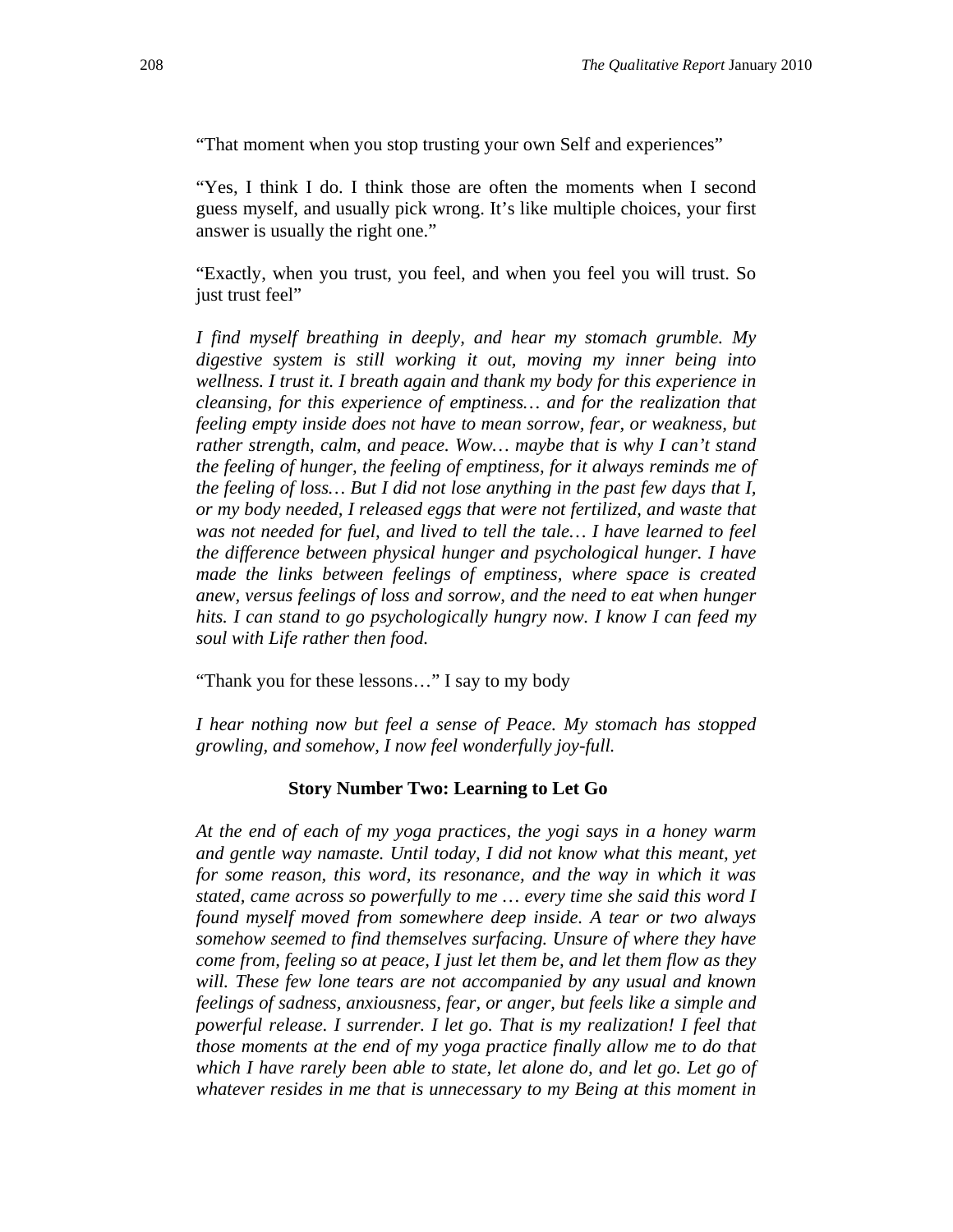*time. Let go. Let go of whatever is captured and blocking the flow of ME within. Let go. Let go of whatever is inhibiting my experience of this moment. Let go… Simple, yet powerful… Namaste has somehow resonated deep within the core of my experience, deep within the "corps" really… within the body of my Being…* 

"Namaste"

"Balance the stillness of the pose with the movement of your breath"

"Quiet your mind. Be still. FEEL your body" my yoga DVD instructor reminds me

"Bodymind unity implies that physical and verbal phenomena are simply coexisting facets of the one thinking, feeling, imagining and embodied whole person" (Turp, 2000, p210)

*Even by merely typing these very words, I catch myself taking in a long and deep inhalation and finally exhale, letting any undue tension in my body flow out along side of my breath. I am starting to finally pay attention.* 

#### **Story Number Three: Learning that "I matter"**

*Friday, was a close friend's bachelorette spa day at Le Nordik. This is the kind of experience I treasure, both in terms of friendship as well as the wellness that comes from a day enjoying Scandinavian Baths. However, I had partially been dreading it for it would mean facing all my University girlfriends in a bathing suit, nakedly vulnerable in a way. As they are all younger, fitter, and thinner than I, I knew I would be the largest of the bunch, and was not comfortable with that, remembering moments in my life when I was a young, beautiful, and fit dancer, the envy of perhaps many others. However, even then, I remember now, I thought myself fat.* 

"I've weighed 50 pounds less and felt fat. I now weigh 50 pounds more, and still feel fat. Clearly it's not about the weight in and of itself. Rather its' about how I feel in my own skin…"

 *I had even thought of various excuses I could come up with to get out of "having" to go, as if this was going to be a torturous experience rather then a beautiful day at the spa amongst friends…* 

"What is wrong with me?" I asked myself.

"This doesn't fit with who you are. Just go." Body moved me on…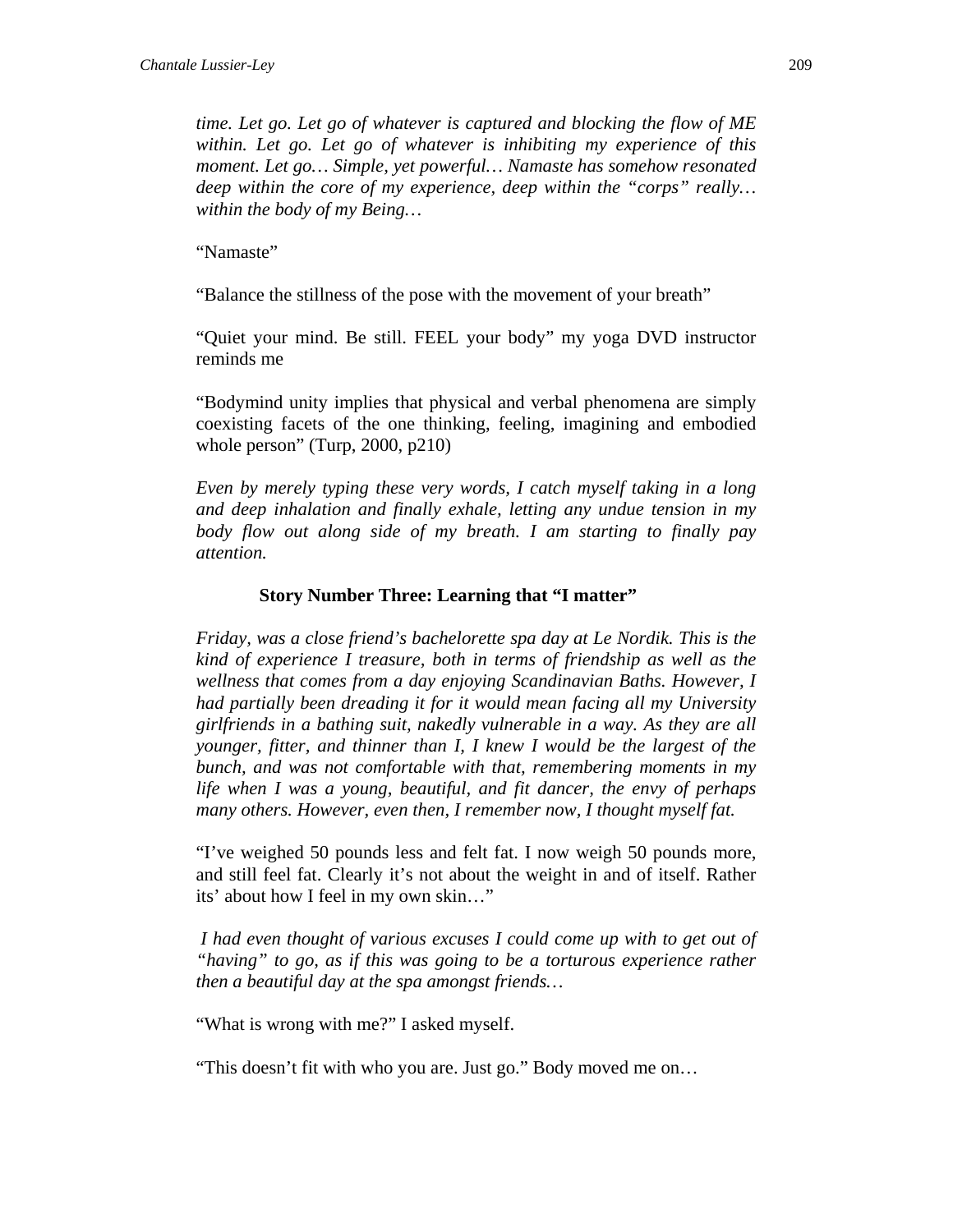*So I listened to this inner voice and went, still dreading the various moments of truth awaiting me, navigating awkwardly from change room to showers, to steam rooms and pools. I felt fat. But I also felt pulled to surrender to the experience and allow myself to enjoy it.* "I have a right to be here…*" I told myself over and over in a half panic moment of fear during our first round in the steam room*. "I have a right to be here. I have a right to be here!" *My conviction seemed to get stronger and stronger each time I said this to myself… I focused on how blessed a timing this was for the care of my body, seeing as it had been through so much earlier in the week due to the hospital tests. I wanted to give this gift to my body, this gift of wellness, and I wanted to give myself and those I care for the gift of friendship. I eventually grabbed my camera and carried it with me in my bathrobe… The pictures are beautiful and show the joy to be found in enjoying restful moments amongst special friends. Not a fat person is to be found in these pictures, just beautiful smiles all around. Two tears roll down my cheeks as I write this. It feels as if I am giving myself permission to be. A few more roll down as I feel the warmth of these tears trickle down my cheeks. I am being kind to myself, for once, and replacing judgment with Love. It feels freeing and expansive, like I am making space to breath...* 

Pleasure is a knowledge or feeling of perfection, not only in ourselves, but also in others, for in this way some further perfection is aroused in us. (Leibniz, as cited in Riley, 1972, p. 18)

"Of course they can feel it… You can feel when someone is genuine, real, and comfortable with who they are. You can think of a few people in your life who exude that, can't you?" Body asked

"Yes, I can... They have a very special quality about their presence, because it feels pure, uncluttered, clear, receptive, and empathic"

"They are not busy judging themselves, or judging you for that matter"

"That is a load off!"

"EXACTLY! Imagine how different today would feel if you didn't judge yourself once." I smile at the thought…

"How freeing would that be!"

"So if other people can FEEL how I'm feeling, then how I FEEL about myself will impact everyone I meet, won't it?"

"Family, friends, your clients…" Body responded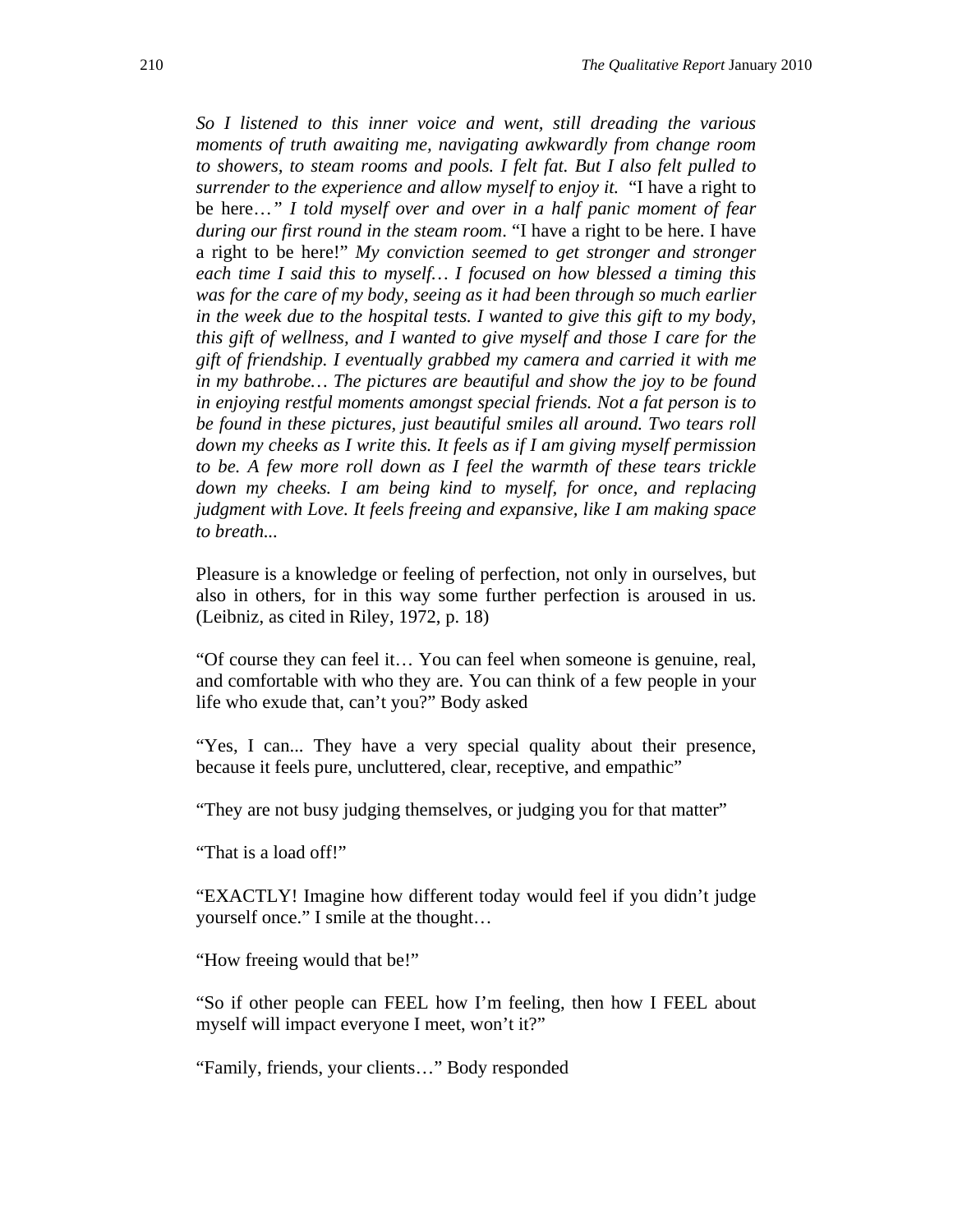In analyzing my own reflections, I am profoundly aware of the impact these ideas have on my professional practice. How I feel within can be read by others, just as I can read so much in my clients' non verbal. Tuning into these embodied issues, cues, and responses, and giving myself permission to be, finally begins un-cluttering myself not only to better experience and enjoy my own life, but also to serve others through genuine, embodied presence.

Many would view their body as a receiving device, which was sensitized to picking up cues from their clients. The 'body as receiver' seems to be a spontaneous passive phenomenon that therapists are tuned into. (Shaw, 2004, p. 19)

Our eyes are for looking at things, But they are also for crying When we are very happy or very sad. Our ears are for listening, But so are our hearts. Our noses are for smelling food, But also the wind and the grass and If we try very hard, butterflies. Our hands are for feeling, But also for hugging and touching so gently. Our mouths and tongues are for tasting, But also for saying words, like "I love you," and "Thank You, God. For all of these things." (Stepanek, 2001, p. 6)

Embodiment likewise invites considering the stories bodies tell in conjunction with those recounted –or hidden or denied – by individuals. (Krieger, 2005, p. 353)

 Though self-study is still considered by many to be on the fringes of valid or relevant qualitative methodologies, I do not feel the need to apologize for such epistemological and methodological choices, feeling rather that such rich, subjectively lived experiences can enhance our understanding of multidimensional, complex, social phenomenons like embodiment in the therapeutic relationship. I do however acknowledge that time constraints made this self study shorter than I feel necessary to delve fully into the complexities, tensions, and resonances I encountered. It follows then, that a recommendation for this type of study would be to carry it out over a longer period of time. In addition, time permitting, a self study of this kind could benefit from engaging in dialogue with colleagues in the field of dance, academics, and professional sport psychology delivery, as well as the clients with whom we work, in order to be able to enrich one's personal reflections with that of others.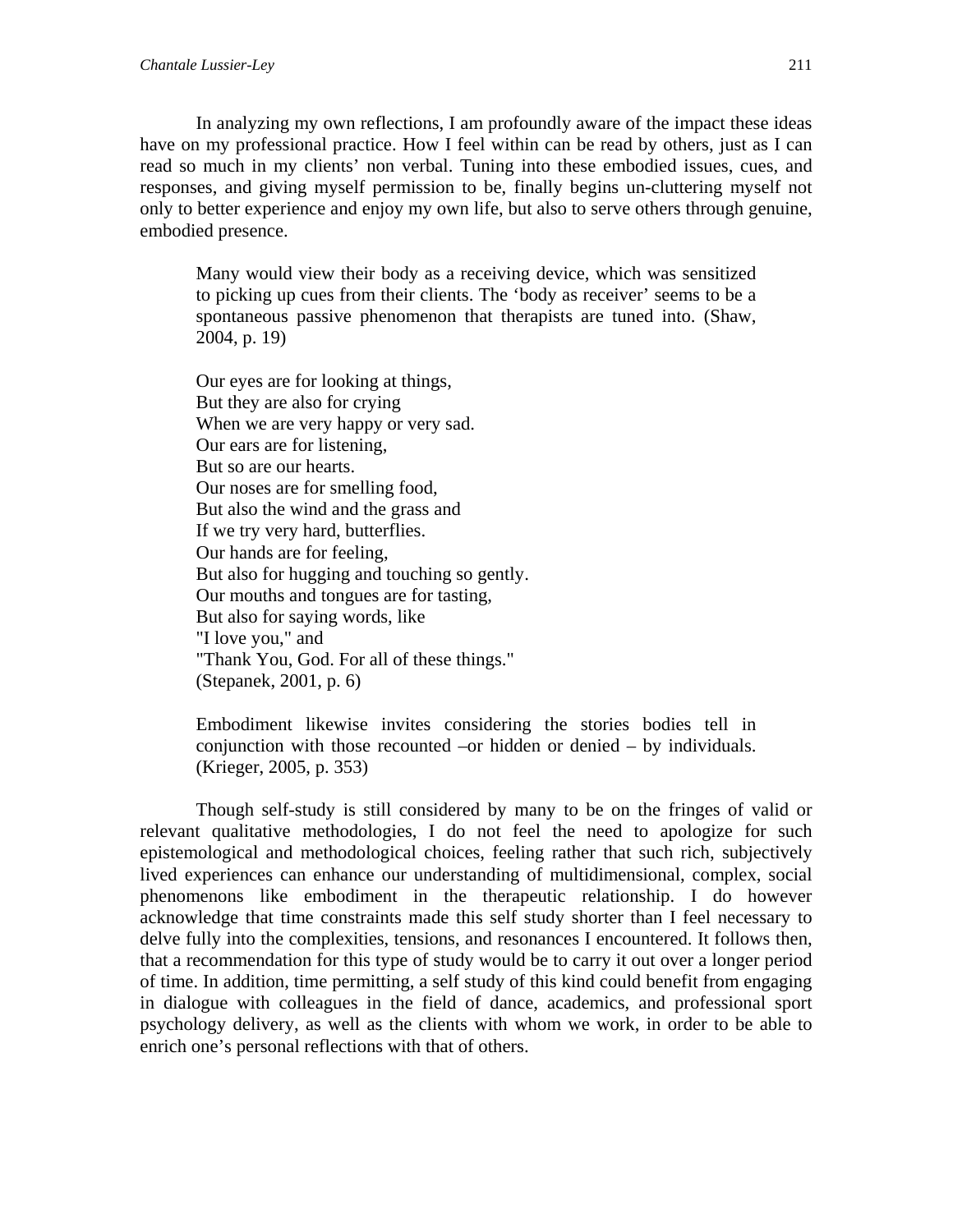Any writing and reading of our lives presents us with the challenge that is at the heart of every educational experience: making sense of our lives in the world. Autobiography becomes a medium for both teaching and research because each entry expresses the particular peace its author has made between the individuality of his or her subjectivity and the intersubjective and public character of meaning (Grumet, 1990, p. 324)

Like my pinot noir, I have been nurtured in the sun and the rain, stomped on, bottled up, left in cool darkness to ferment, and finally allowed to breathe. (Chehayl, 2006, p. 110)

 This is where I am at, dancing in the *spaces in between* what I know and what I am discovering. What I do know is that I am getting more comfortable with who I am, regardless of temporal shape and form. I see beauty in the world, and kindness in so many, and for once, I am beginning to feel this from within. As I smile and breathe deeply while writing these last lines, I know in my heart which beats and resonates through *this body I am*, that bringing myself, present, at peace, and uncluttered in relation with others is something I am slowly creating and *fleshing into being*. I now know that the breadth and depth of my Beauty cannot be reduced to a number; be it the number on the scale, the size of my clothes, my body mass index, or even my age. I wear my own skin, from the inside out, and in doing so hopefully free others to do the same. I have no doubt that learning to trust feel, learning to let go, and learning that I/matter, are important lessons that emerged from this self-study. An embodied perspective is thus an important part of a relational pedagogy and has the potential to facilitate healthy therapeutic relationships when integrated into a reflective, consulting, educational practice.

#### **References**

- Baird, J. (2004). Interpreting the what, why, and how of self-study in teaching and teacher education. In J. J. Loughran, M. L. Hamilton, V. K. LaBroskey, & T. Rusell (Eds.), *International handbook of self-study of teaching and teacher education practices,* (pp. 1443-1481). Dordrecht, The Netherlands: Springer.
- Beck, M. (2007). The cure for self-consciousness. *The Oprah Magazine, 7*, 178.
- Bergum, V. (2003). Relational pedaogogy: Embodiment, improvisation, and interdependence. *Nursing philosophy, 4*, 121-128.
- Boadella, D. (1997). Embodiment in the therapeutic relationship. *International Journal of Psychotherapy, 2*, 31-45.
- Brody, L. (2007). Get it on. *O, The Oprah Magazine*. Retrieved July, 2007, from http://www.oprah.com/article/omagazine/omag\_200707\_get
- Chehayl, L. K. (2006). Currere in the margins of my dreams: A poem of many voices. *Journal of Curriculum Theorizing, 3,* 105-111.
- Coelho, P. (2003). *Warrior of the light: A manual*. New York, NY: Perennial, Harper Collins Publishers.
- Coleman, J., & Lussier-Ley, C. (2006). *Negotiating the spaces between*. Final paper for EDU 7150: Theories of Mind. University of Ottawa, Ottawa, Canada.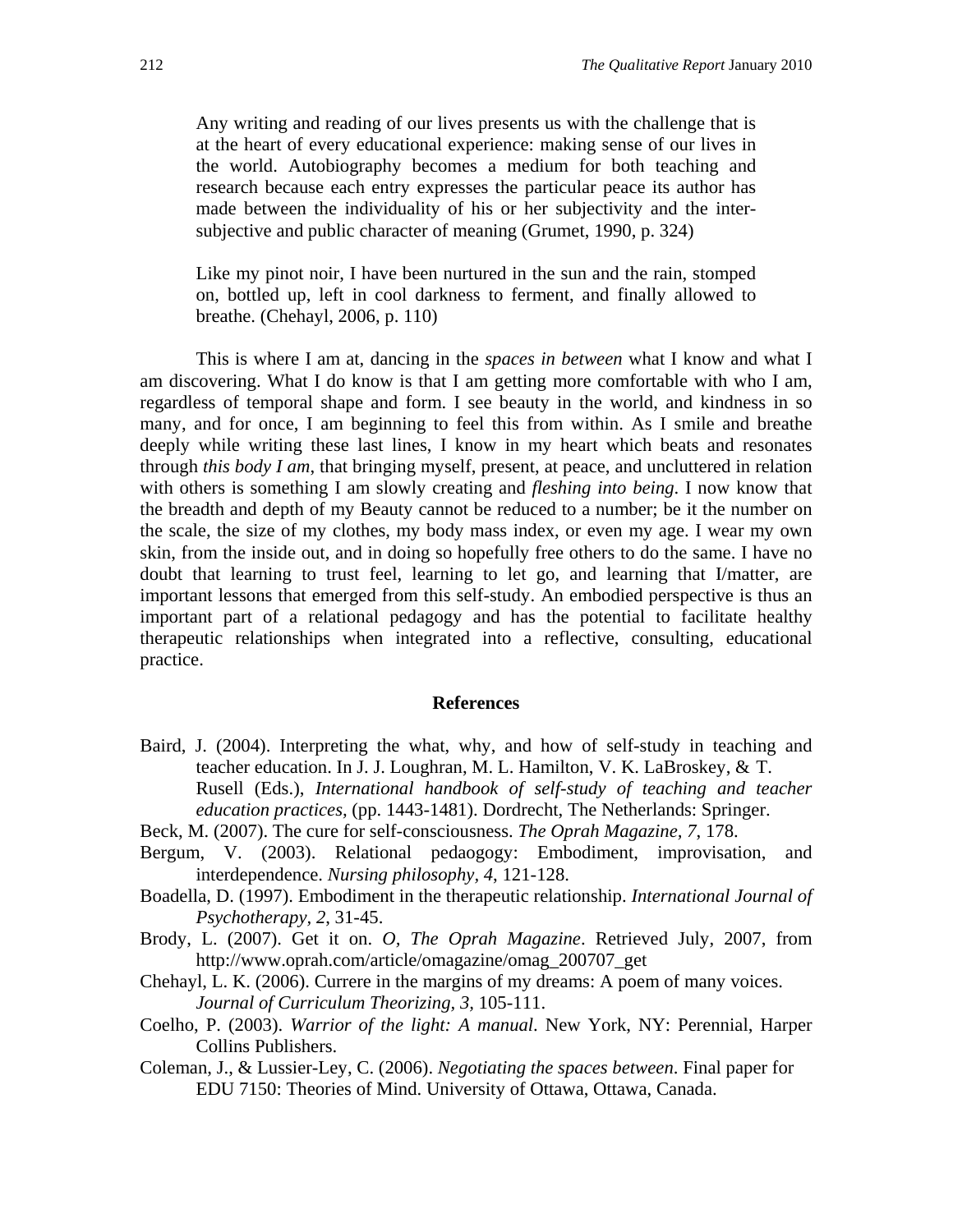- Dewey, J. (1934). *Art as experience*. New York, NY: The Berkley Publishing Group.
- Grumet, M. R. (1990). Retrospective: Autobiography and the analysis of educational experience. *Cambridge Journal of Education, 20*, 321-326.
- Ham, V., & Kane, R. (2004). Finding a way through the swamp: A case for self-study as research. In J. J. Loughran, M. L. Hamilton, V. K. LaBroskey, & T. Rusell (Eds.), *International handbook of self-study of teaching and teacher education practices* (pp. 103-149). Dordrecht, The Netherlands: Springer.
- Iyengar, B. K. S. (1989). *The tree of yoga.* Boston, USA: Shambhala Publications Inc.
- Kitchen, J. (2005a). Looking backward, moving forward: Understanding my narrative as a teacher educator. *Studying Teacher Education, 1*, 17-30.
- Kitchen, J. (2005b). Conveying respect and empathy: Becoming a relational teacher educator. *Studying Teacher Education, 1*, 195-207.
- Krieger, N. (2005). Embodiment: A conceptual glossary for epidemiology. *Journal of Epidemiol Community Health, 59*, 350-355.
- Lakoff, G., & Johnson, M. (1999). *Philosophy in the flesh: The embodied mind and its challenge to western thought.* New York: Perseus Books Group.
- Loughran, J. J. (2004). A history and context of self-study of teaching and teacher education practices. In J. J. Loughran, M. L. Hamilton, V. K. LaBroskey, & T. Rusell (Eds.), *International handbook of self-study of teaching and teacher education practices* (pp. 7-39). Dordrecht, The Netherlands: Springer.
- Looseleaf, V. (2007). Secret lust of dancers*. Los Angeles Times*. Retrieved July, 2007, from http://articles.latimes.com/2007/jun/10/entertainment/ca-thin10
- Lussier-Ley, C. (2006). *Exploring the role of feel in the creative process of modern dancers using a resonance-based approach: An ethnographic study.* Unpublished master's thesis, University of Ottawa, Ottawa, Ontario, Canada.
- Millman, D. (2007). *On gratitude*. Retrieved July, 2007, from http://www.danmillman.com/pw-blog/blog
- Mullen, C. A., & Cancienne, M. B. (2003). Resume in motion : Sensory self-awareness through movement. *Sex education, 3*, 157-170.
- Riley, P. (1972). *Leibniz: Political writings*. Cambridge, UK. Cambridge University Press.
- Sands, R. S. (2002). *Sport ethnography*. Champaign, IL: Human Kinetics.
- Shaw, R. (2004). Psychotherapist embodiment. *Counseling and Psychotherapy Journal, 15*, 14-17.
- Sparkes, A. C. (2001). *Telling tales in sport and physical activity: A qualitative journey*. Champaign, IL: Human Kinetics.
- Stepanek, M. (2002). *Heartsongs.* New York, NY: Hyperion Books.
- Turp, M. (2000). A response to 'three bodies in psychotherapy' by John Rowan. *European Journal of Psychotherapy, Counseling, and Health, 3*, 209-212.

#### **Author Note**

Chantale Lussier-Ley, PhD (c) is a registered member of the Canadian Sport Psychology Association with over six years experience as a Mental Skills Consultant